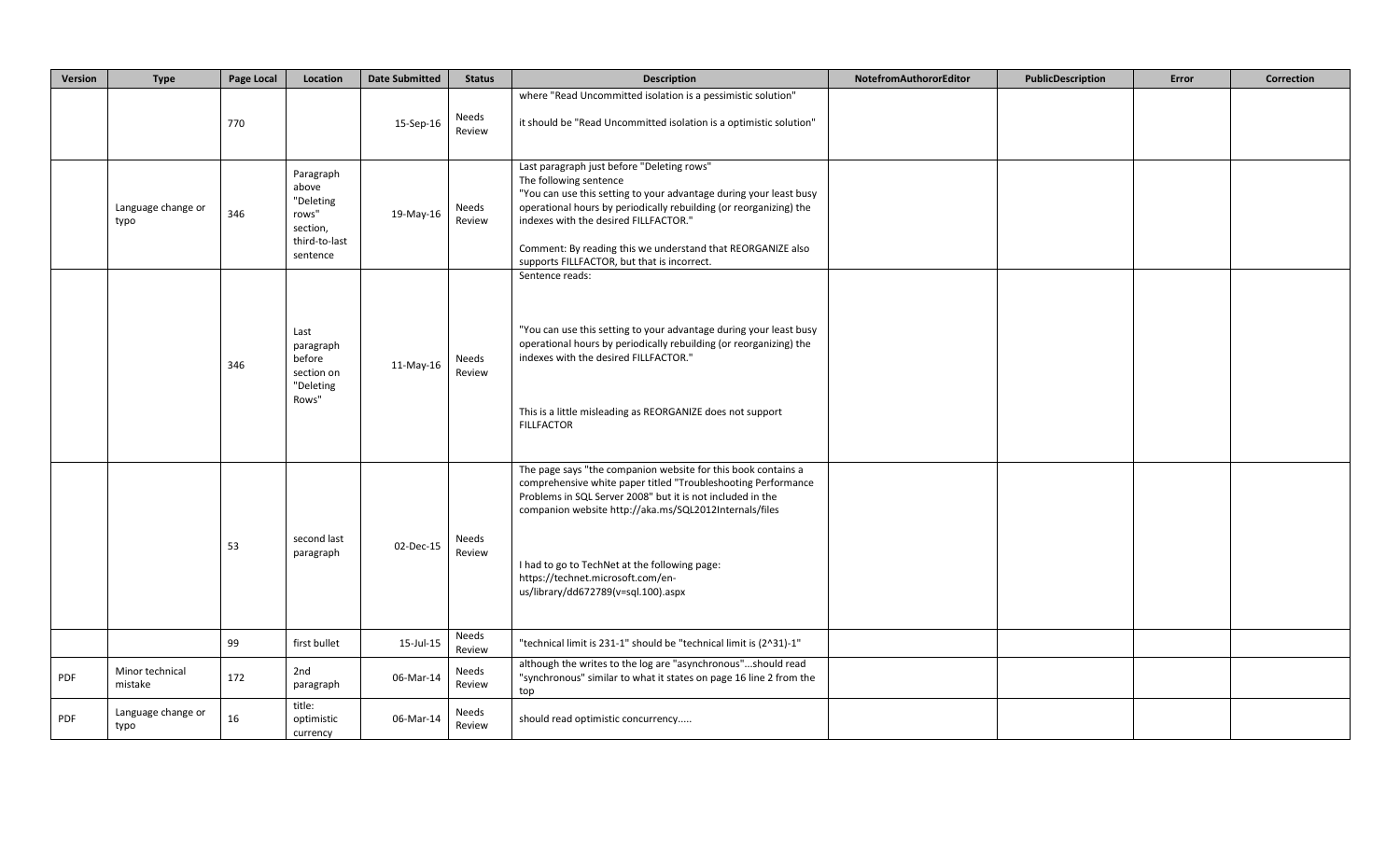| Printed                                                       | Language change or<br>typo                  | 16        | <b>First bulleted</b><br>item, second<br>sentence | 17-Jan-14 | Confirmed       | Typo in sentence "Every version of SQL Server prior to SQL Server<br>2005 used this currency model exclusively" should be<br>"concurrency" instead of "currency".                                                                                                                                                                                                                                                                                                                                                                                                                                                                                                                                                                                                                                                                                                                                                                                                                                                                                                                                                                                                                                                                                                                                                                                                                                                                                                                                                                                                          | currency should be replaced with<br>concurrency                                                                                                                                                                                                                                                                                | Reads:<br>Every version of SQL<br>Server prior to SQL Server<br>2005 used this currency<br>model exclusively<br>Should read:<br>Every version of SQL<br>Server prior to SQL Server<br>2005 used this<br>concurrency model<br>exclusively                                                                                             | Reads:<br>Every version of<br>SQL Server prior<br>to SQL Server<br>2005 used this<br>currency model<br>exclusively | Should read: Every<br>version of SQL Server<br>prior to SQL Server<br>2005 used this<br>concurrency model<br>exclusively                                                                                                                             |
|---------------------------------------------------------------|---------------------------------------------|-----------|---------------------------------------------------|-----------|-----------------|----------------------------------------------------------------------------------------------------------------------------------------------------------------------------------------------------------------------------------------------------------------------------------------------------------------------------------------------------------------------------------------------------------------------------------------------------------------------------------------------------------------------------------------------------------------------------------------------------------------------------------------------------------------------------------------------------------------------------------------------------------------------------------------------------------------------------------------------------------------------------------------------------------------------------------------------------------------------------------------------------------------------------------------------------------------------------------------------------------------------------------------------------------------------------------------------------------------------------------------------------------------------------------------------------------------------------------------------------------------------------------------------------------------------------------------------------------------------------------------------------------------------------------------------------------------------------|--------------------------------------------------------------------------------------------------------------------------------------------------------------------------------------------------------------------------------------------------------------------------------------------------------------------------------|--------------------------------------------------------------------------------------------------------------------------------------------------------------------------------------------------------------------------------------------------------------------------------------------------------------------------------------|--------------------------------------------------------------------------------------------------------------------|------------------------------------------------------------------------------------------------------------------------------------------------------------------------------------------------------------------------------------------------------|
| Printed,<br>PDF,<br>ePub,<br>Safari<br><b>Books</b><br>Online | Minor technical<br>mistake                  | 66        | First bulleted<br>item, second<br>sentence        | 13-Jan-14 | Confirmed       | Section "Workload groups" contains: "This group is used for the<br>internal activities of SQL Server. Users can't add sessions to the<br>internal group or affect its resource usage." Users can affect<br>resource usage of internal group with Dedicated Administrator<br>Connection.                                                                                                                                                                                                                                                                                                                                                                                                                                                                                                                                                                                                                                                                                                                                                                                                                                                                                                                                                                                                                                                                                                                                                                                                                                                                                    | Replace<br>"Users can't add sessions to the<br>internal group or affect its<br>resource usage."<br>with<br>"In general, users can't add<br>sessions to the internal group or<br>affect its resource usage. The only<br>exception is when a SQL Server<br>administrator is using the<br>Dedicated Administrator<br>Connection." | Reads:<br>Users can't add sessions<br>to the internal group or<br>affect its resource usage.<br>Should read:<br>In general, users can't add<br>sessions to the internal<br>group or affect its<br>resource usage. The only<br>exception is when a SQL<br>Server administrator is<br>using the Dedicated<br>Administrator Connection. | Reads:<br>Users can't add<br>sessions to the<br>internal group or<br>affect its resource<br>usage.                 | Should read:<br>In general, users can't<br>add sessions to the<br>internal group or<br>affect its resource<br>usage. The only<br>exception is when a<br><b>SQL Server</b><br>administrator is using<br>the Dedicated<br>Administrator<br>Connection. |
| Printed,<br>Safari<br><b>Books</b><br>Online                  | Important<br>language/formatting<br>problem | 123456789 | various - see<br>detail                           | 13-Jan-14 | Needs<br>Review | Chapter 3 p1 says " limit is 231-1 (more than 2 billion) objects"<br>this should be 231-1, also number 1524,272 TB should be<br>1,524,272 TB. Chapter 5, p 177 says log reading tools for 2012 do<br>not yet exist, you can see one here:<br>www.apexsql.com/sql tools Log features.aspx Ch7 sub-<br>headings in Tools for analyzing indexes section not consistent i.e.<br>Using the dm_db_index_physical_stats DMV and Using<br>sys.dm_db_Database_page_allocations (sys. and DMV<br>inconsistent) Ch 7 in Tools for analyzing indexes section, output<br>cols of sys,dm_db_index_physical_stats not described, but those<br>of sys.dm db Database page allocations are, why the<br>inconsistency?! Tells me sys.dm db index physical stats used for<br>system health, but doesn't go into any detail some detail in<br>given later in "Analyzing a clustered index structure" section<br>P619 has English errors " in this manner because it simplifies<br>reason about the set"? also p619 has "duplicated many times<br>in the sazxszme query." In Chapter 12, in caching mechanisms,<br>uses term autoparameterization, later uses the term "simple<br>parameterization" heading when discussing detail. Doesn't say<br>they are the same! Please be consistent else explain (know they<br>are cas says Drawbacks of simple parameterization : A feature of<br>autoparameterization that) Chapter 12 p752 says "to come<br>up with a new fplan" fplan should be plan. Chapter 14 p853<br>has error in title: Enablilng parallelism should be Enabling<br>parallelism | Each error needs to be reported<br>individually so that they can be<br>processed by the publisher.                                                                                                                                                                                                                             |                                                                                                                                                                                                                                                                                                                                      |                                                                                                                    |                                                                                                                                                                                                                                                      |